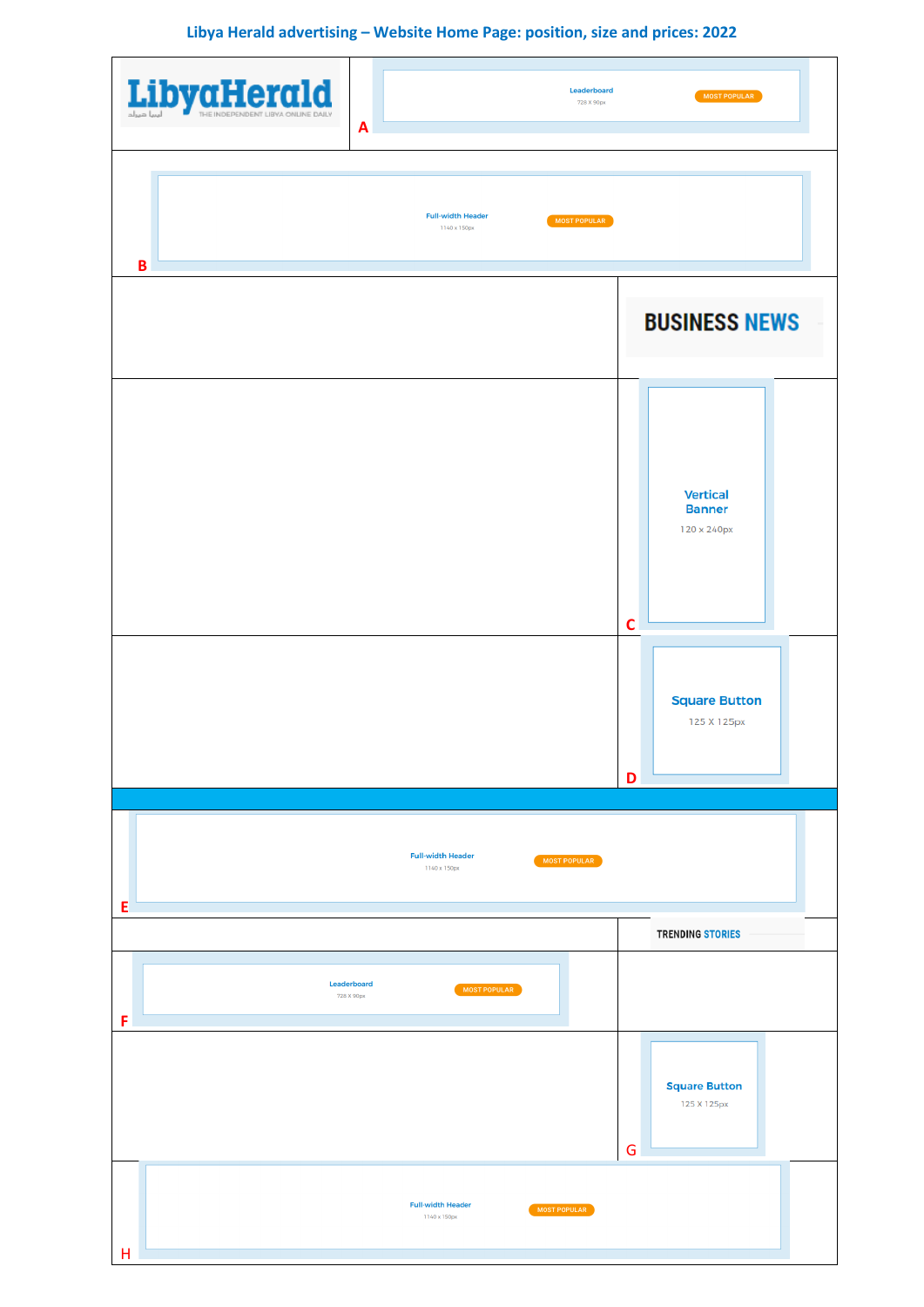## Libya Or Business **Vertical Banner** 120 x 240px K Leaderboard MOST POPULAR 728 X 90px **L TOP STORIES**

## **Libya Herald Website: News Category (Libya or Business) advertising position, size and prices**

**Libya Herald Website: News Article (Libya or Business) advertising position, size and prices**

**Full-width Header**<br>1140 x 150px

MOST POPULAR

**M**